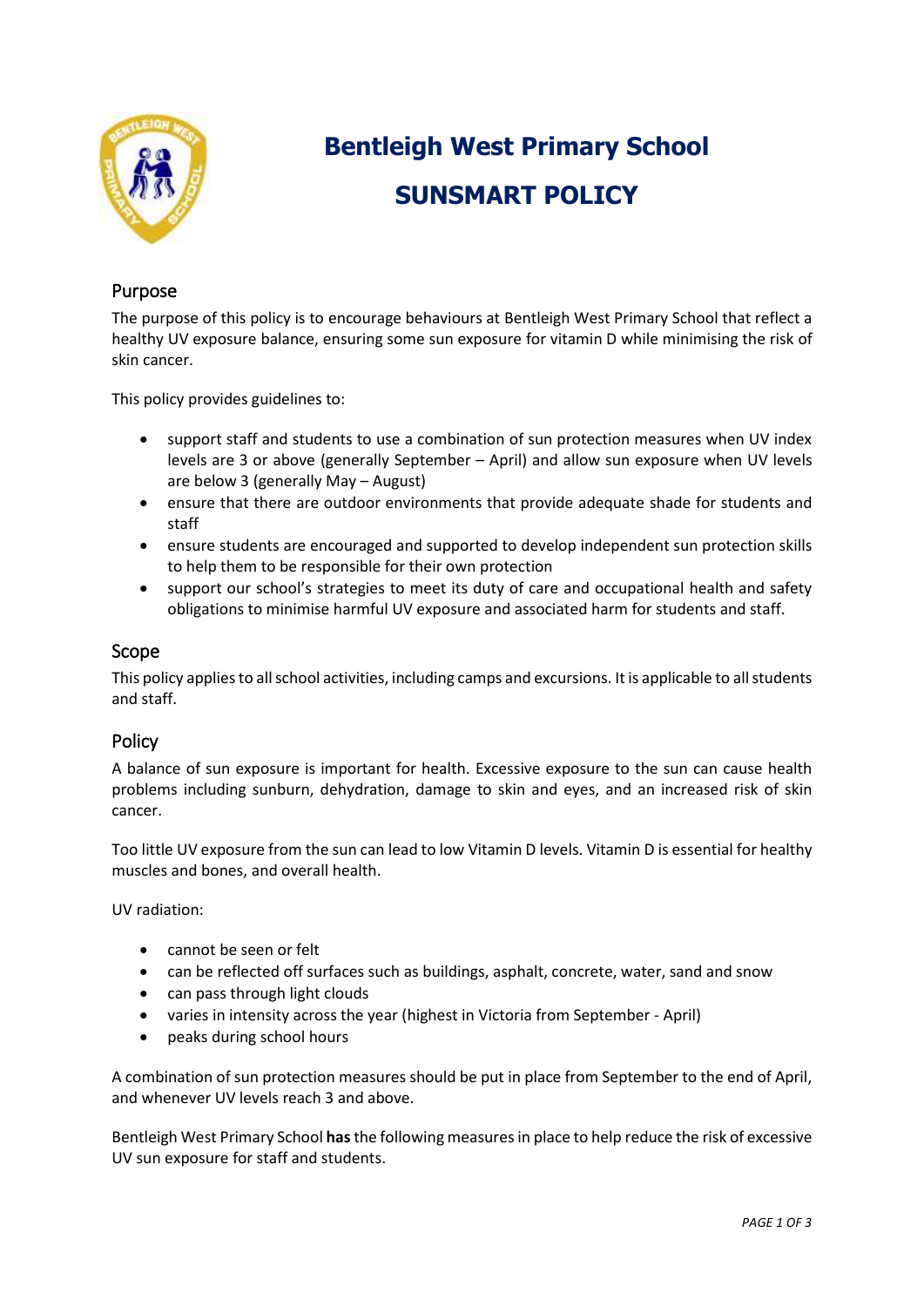## Shade

The School Council will, as practicable, ensure there are sufficient and adequate shade structures and trees for students (particularly over high density play areas and areas where students congregate, such as lunch areas, sand pits and play equipment).

In consultation with the School Council, shade provision is considered in plans for future buildings and grounds.

The availability of shade is considered when planning all other outdoor activities and excursions. Students are encouraged to use available areas of shade when outside.

Bentleigh West Primary School will provide for sufficient options for shelter and trees to provide shade on school grounds, particularly in places such as:

- where students congregate for lunch
- the canteen
- outdoor lesson areas
- popular play areas
- assembly areas
- sporting grounds/pools.

When building works or grounds maintenance is conducted at Bentleigh West Primary School that may impact on the level of shading available to staff and students, a review of the shaded areas available will be conducted and further shading installed as appropriate.

#### General

Whenever possible, outside activities on hot days should be scheduled before 11:00am.

The school newsletter and school assemblies will be used to highlight, promote and reinforce the SunSmart Policy and SunSmart behaviour generally.

SunSmart activities and sun protection will form part of the Health and Physical Education curriculum at all year levels.

#### Sun protective uniform/clothing

This policy is to be read as part of our Uniform Policy. Sun protective clothing is included in our school uniform / dress code and sports uniform.

Students are to wear a school approved SunSmart broad brimmed or legionnaire hats during Terms 1 & 4 whenever they are outside. Children without a school-approved hat will be required to play in designated shaded areas.

Staff will act as role models by also wearing acceptable hats when outside.

Bentleigh West Primary School's school uniform and dress code includes sun-protective clothing, including:

- loose, cool, closely-woven fabric
- shirts with a collar and/or high necklines
- tops with elbow length or long sleeves